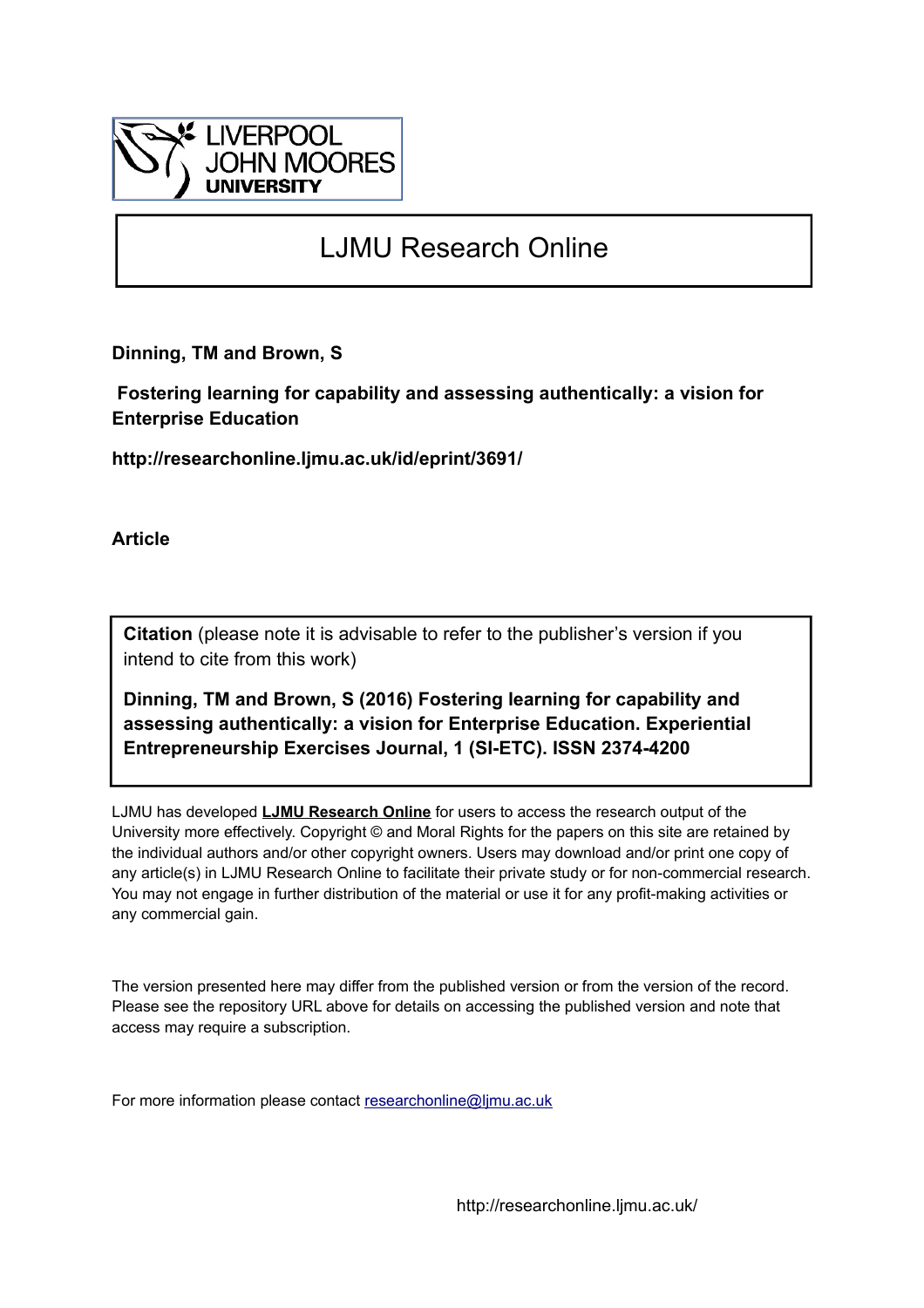# '**Fostering learning for capability and assessing authentically: a vision for Enterprise Education'**

**Track Dinning, Liverpool John Moores University and Sally Brown, Independent Consultant**

#### **Abstract**

This paper explores how universities working in partnership with employers and students can design, deliver and assess a curriculum that actively encourages student engagement and helps prepare students for future multiple career pathways. After discussing a range of contextual factors impacting on employability, the authors propose an eight stage approach to developing a fit-for-purpose curriculum, with a particular focus on authentic assessment, and conclude by arguing for the necessity of an approach to curriculum design and delivery that is aligned to current and potential future graduate and employer needs

#### **Introduction**

We are currently preparing students for careers that we can't envisage in employment contexts that don't yet exist, so setting out to teach a fixed body of knowledge isn't sensible. Employers covet graduates who possess relevant skills demanded by industry (Jackson and Chapman 2009) so students will not only need to be competent at locating, accessing, evaluating and using source material we also need to help students to be flexible, adaptable, creative, empathetic and competent. Drawing on scholarship and experiences of working globally, this article considers how universities can design, deliver and particularly assess a relevant and appropriate curriculum that actively encourages student engagement and proposes some thoughts on how best to prepare students for purposeful and productive futures.

#### **Contextual factors impacting on employability**

On vocationally-orientated programmes, authentic assignments that relate to real world tasks tend to be highly prized by students and employers alike (QAA, 2014, Wharton, 2003), hence the need for authentic learning experiences and assessment. Increasingly theorists suggest that experiential learning is key to generate the meaning of theory (Huq and Gilbert, 2013), to develop higher level skills, operate in an enterprising manner are so clearly sort after by today s employers (Jones and Irdale, 2010). Universities worldwide take pride in ensuring that their graduates are employable, particularly when students pay substantial fees to study, and in the UK employability data is seen as a key metric by funding councils as well as being a matter of high interest to all stakeholders including university governors, students themselves and their parents/funders and employers.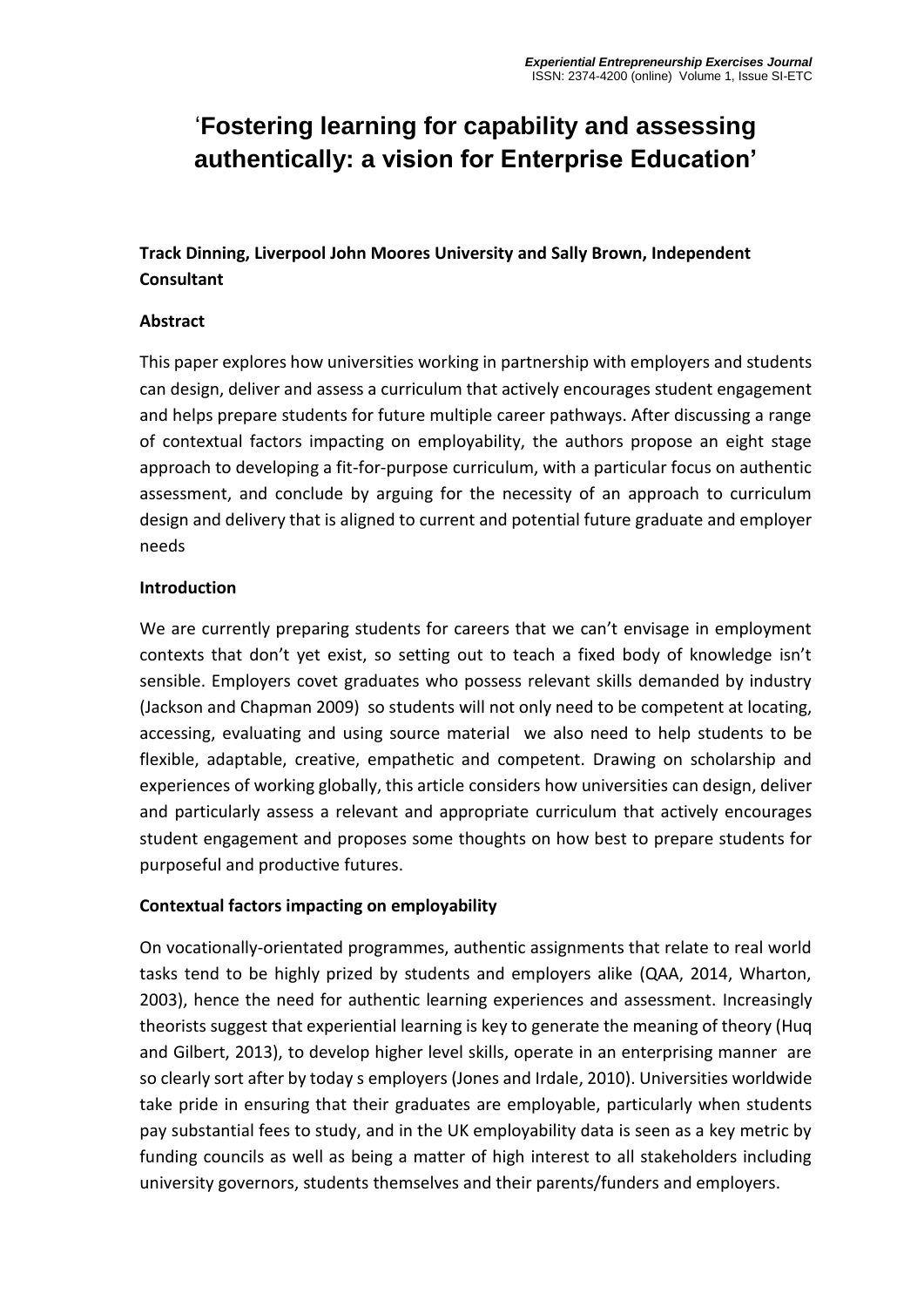An example of the views of the latter can be evidenced in a major initiative, 'Job Ready', between 2012 and 2014 which explored how universities and businesses could best work together to create opportunities for UK students and graduates to develop their skills. Based upon extensive and in-depth interviews with 50 employers, it captures a snapshot of the 21,000 interactions between businesses and University Alliance universities (University Alliance, 2014). Within the report, Libby Hackett, Chief Executive of University Alliance, said: "At a time when most of the employment growth in the UK is in [jobs] involving analytical, problem solving and complex communications, it is important that we ensure universities are working closely with employers"*.* The report provided examples of employers' views on the need for job-readiness including:

"We wanted to align with a university that is being strategic and innovative in what it's doing and looking at ways to grow the employability of their students. This mission fits with our values on innovation". (Annalise Hayward of IBM working with Kingston University).

"For us to maintain our competitive advantage, we need to be finding and nurturing talent to develop a future pipeline of highly skilled employees" Rhys Williams of GE Aviation working with University of South Wales.

"I expect students to come in highly motivated, energetic and with a very good core base of up-to-date skills in terms of technology, computing and presentation skills. I also expect them to come with an enquiring mind, because all of those skills are immediately applicable to the roles we put them into. After this, it's the task specific knowledge that we are looking to provide for them. We're looking for self-starters really." (David Webber, Business Development Manager for Agustawestland working with Plymouth University).

"To ensure our long-term prosperity and to ensure that we will be able to provide a competitive maintenance service back to our airline into the future (the next 10, 15, 20 years) we needed to transform our skills and experience. For example, simple things like the way we conduct repairs to the aircraft and the challenges around things like fibre optics, avionics, hydraulics, that's all moved forwards from a technological standpoint and we really needed to sit back and ask how we prepare our engineers". (Bill Kelly of British Airways working with University of South Wales).

Each of these employers is emphasising the crucial role universities play not only in designing fit-for-purpose programmes from which they can recruit, but also shaping the student experience in such ways that graduates can bring to employment a range of skills and capabilities that enable them to be 'job ready', that is, able to fit into working environments well prepared for their roles and committed to self-development and lifelong learning in an ever-changing work environment. Jones (2010) would suggest that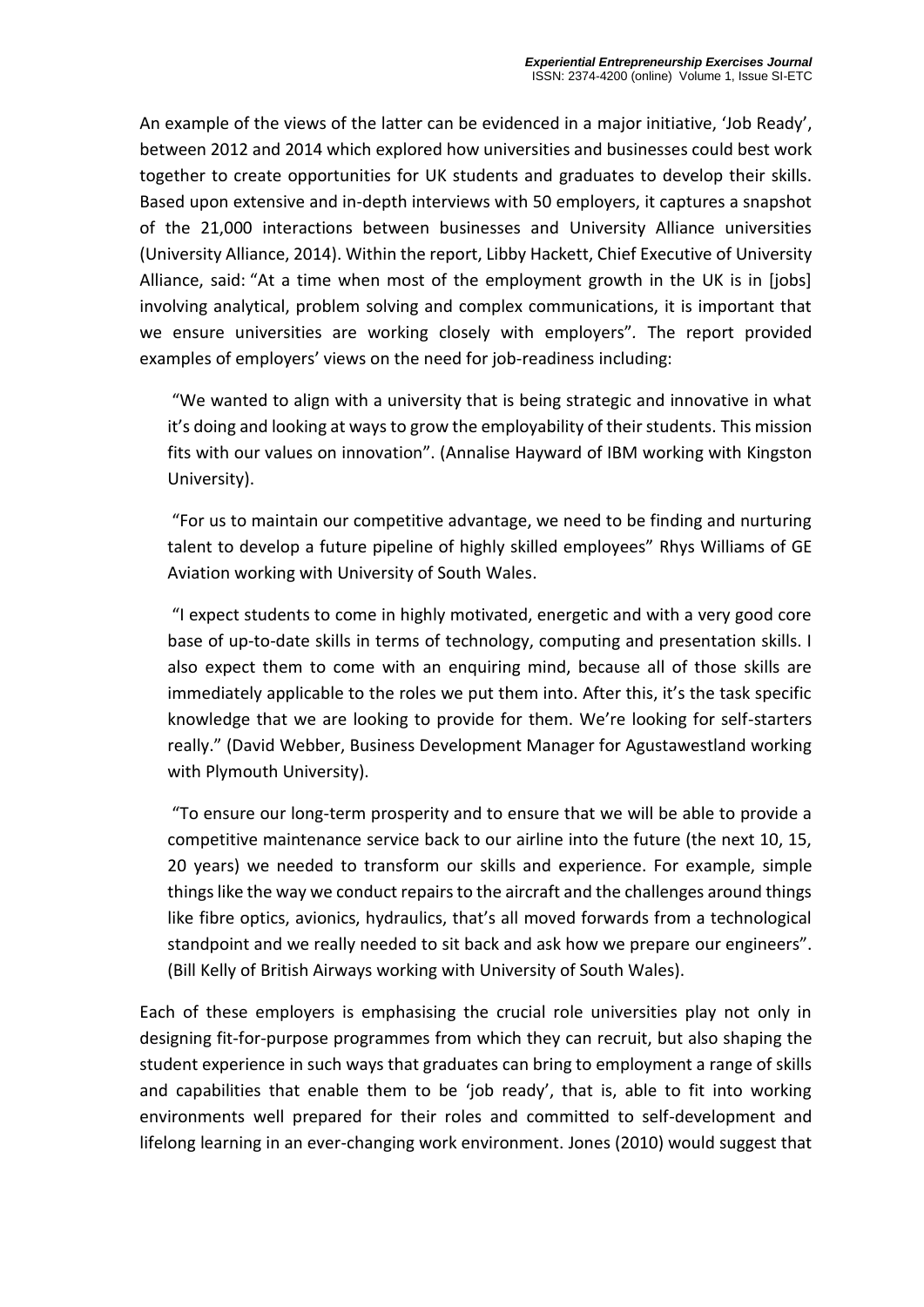this evolves from the students displaying entrepreneurial behaviour and skills that allows them to adapt as a result of learning in the work environment

#### **Students' commitment to employability**

It is clear too that students want to be employable when they graduate since they (and their families) are making an investment in their personal and professional development by undertaking higher education. Hence they tend to have high expectations of the usefulness and relevance of their programmes and particularly the means by which they are assessed. In the current climate, since so many students regard university study as a career advancement or progression route, they are likely to regard programmes which do not add value to their capabilities and knowledge as perceived by potential employers as a poor investment of their time and energy.

Final year undergraduate sport students and graduates at Liverpool John Moores University typically make comments such as:

'Understanding what employability is has been an important part of my education at university. I now understand that employers expects so much more than just knowledge of my subject.'

'In the interview for my current job, I was asked more about my personal qualities than subject knowledge: things like problem solving, organising and planning, leading. I was confident with my answers as I was able to give examples from my both my work experience but also my university work'.

'The environment in which we have assessed at university made us think on our feet, respond to new information quickly, re- negotiated deadlines and lead other students. I much preferred this type of assessment than writing essays as I can now see how it is much more relevant in the real work to have such skills.'

#### **A fit-for-purpose curriculum**

Employers want universities to provide relevant and appropriate curricula but unfortunately, are not always impressed with the work-readiness of new graduates, particularly those who have been taught and assessed in conventional ways, who are lacking the competencies required for a modern workplace ( Cummings 2010) Arriving with a sound body of knowledge is, of course, expected, but more than that, graduates need to be able to demonstrate interpersonal skills, digital literacy, familiarity with and confidence in the relevant use of social media, as well as a commitment to ongoing personal and professional development.

Good curriculum designers pay meticulous attention to ensuring that the subject content taught is relevant, current, suitably benchmarked against Professional, Regulatory and Subject body and national requirements, and paced and sequenced appropriately, and this is, of course, essential.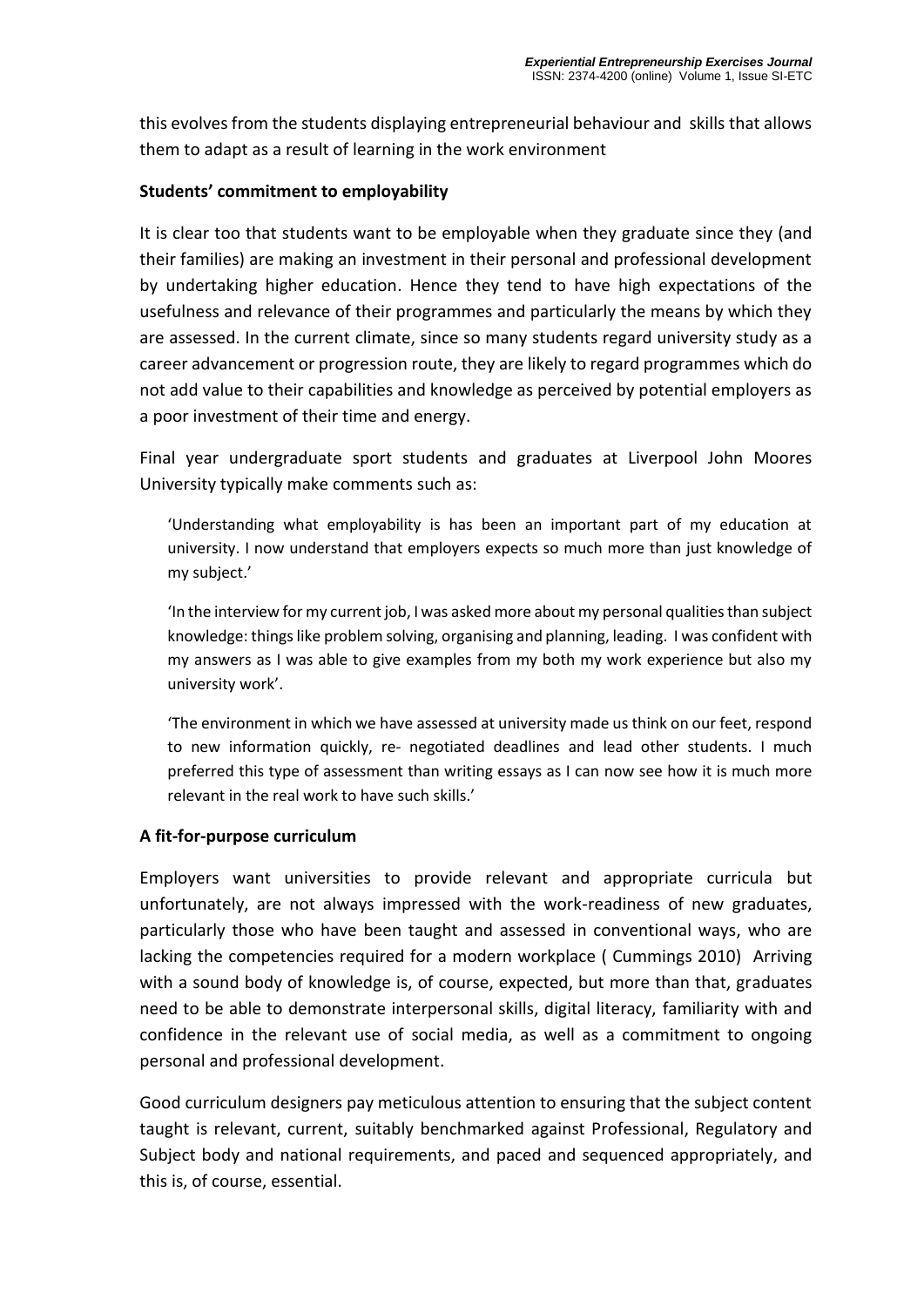Nevertheless authentic learning experiences, which have a key role to play in helping students become employable by helping them to be flexible, adaptable, creative, empathetic and competent require more than this. This requires a focus on 'learning by doing' (Race, 2015) but while subject content and knowledge are essential for competence, students in the digital age need less reliance on 'learning by heart' and a greater focus on 'learning by use'.

Many argue that creativity can't be taught, but it can be fostered by providing learning environments in which trying things out without a fear of failure is actively encouraged. Similarly lessons in theories about empathy are less likely to be productive than getting students working in groups and finding out for themselves about conflict resolution and collegiality.

"In an increasingly globalised world, businesses are looking for excellent graduates with international experience while at the same time attracting lifelong learners with appropriate working experience and state-of-the-art knowledge and skills" (Morgan, 2013).

#### **Eight steps towards a curriculum for employability**

We argue that curriculum design can be seen as an eight-element process, which is often concurrent rather than cyclical: the following diagram illustrates these eight dimensions of activity:

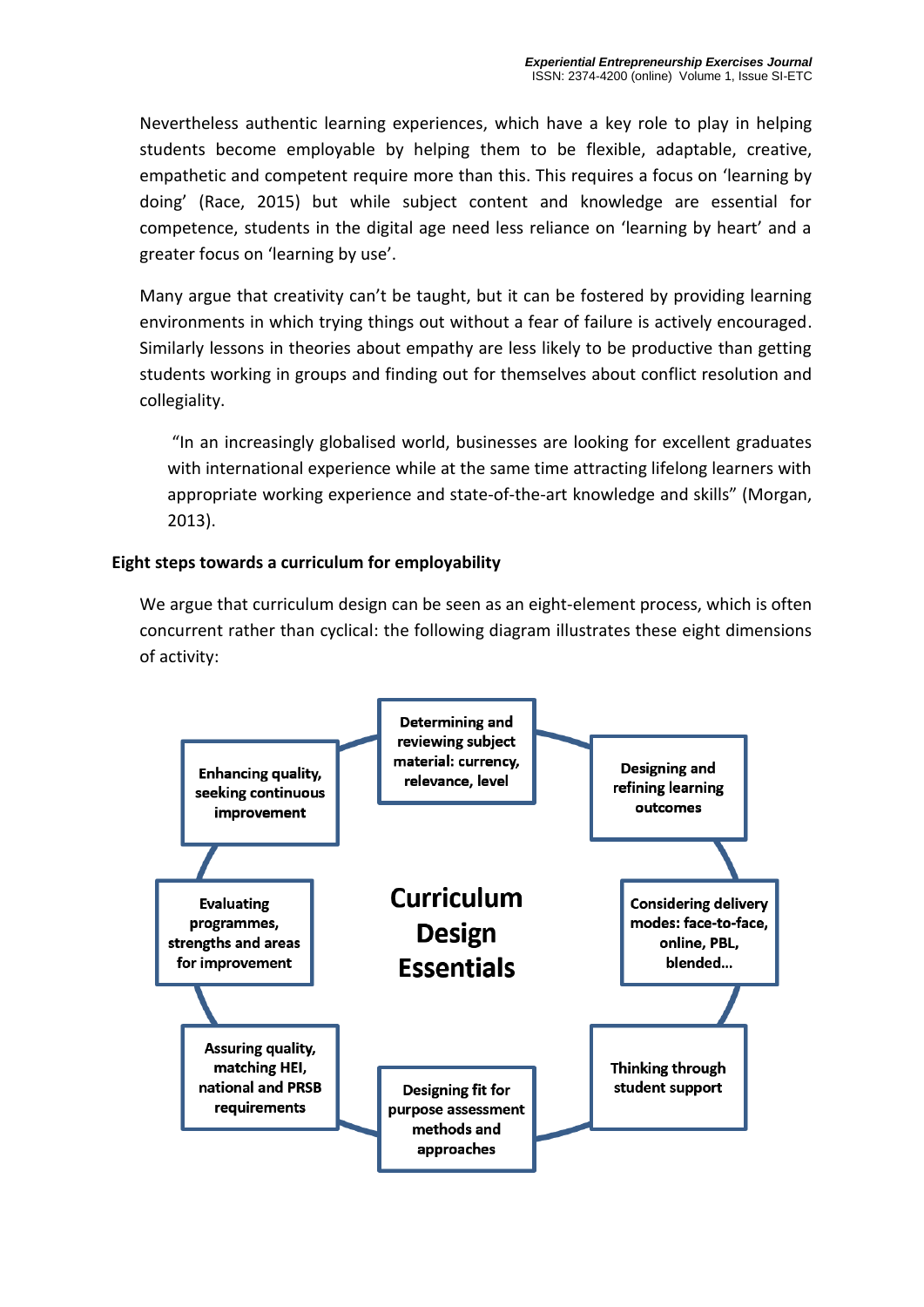### **1. Determining and reviewing subject material:**

In earlier decades curriculum designers pointed students towards what they needed to know in order to successfully graduated by giving them reading lists of books and articles to be read for each subject area. Subsequently academics and what were termed in some nations instructional designers produced syllabi, that is, lists of what would be taught. Latterly university teachers have focused on learning outcomes, that is, what students need to be able to know and do at the end of a programme. Subject material needs to be current, relevant, at the right level for the mode of study and particularly nowadays focused on the employment contexts towards which students are aiming.

Meyer and Land (2003) argue that some areas of the curriculum encompass what they describe as "troublesome knowledge", that is, areas of the curriculum with which students regularly struggle, and which therefore need particular attention in order for students to succeed. Typically such material is conceptually complex and provides a threshold beyond which students have great difficulty passing, therefore requiring thoughtful and strategic curriculum designer and delivery helping student pass through these 'conceptual gateways' leading to transformational ways of understanding, interpreting, or viewing material with which they formerly had problems. Using live employment contexts, virtual simulations and case materials which brings subject context to life can be invaluable in unlocking these portals of complexity.

#### **2. Designing and refining learning outcomes**

Race (2014) argues:

'A well-designed set of intended learning outcomes is evidence of good curriculum design, but more importantly should link really strongly to the evidence of achievement which will be developed by successful learners. After all, it is such evidence of achievement which is drawn from learners in assessment contexts, and such achievement can be regarded as the whole point of education and training. The word 'attainment' is sometimes used by policy-makers, but I don't think this adds much to our thinking about curriculum design, as attainment is only 'real' to the extent that we are able to quantify and accredit achievement.' (pp.52- 3)

A constructively aligned curriculum (Biggs and Tang, 2007) requires learning outcomes to be clear for all who use them and suitably link what students can be expected to know and be able to do at the end of a programme with the curriculum delivery process, the means by which what has been learned is assessed and how the whole learning experience is made coherent. They should be designed to support and align learning across and between levels. Good learning outcomes are written in a way that find them sufficiently specific for learning to be guided (without being over-prescriptive), susceptible to suitable and manageable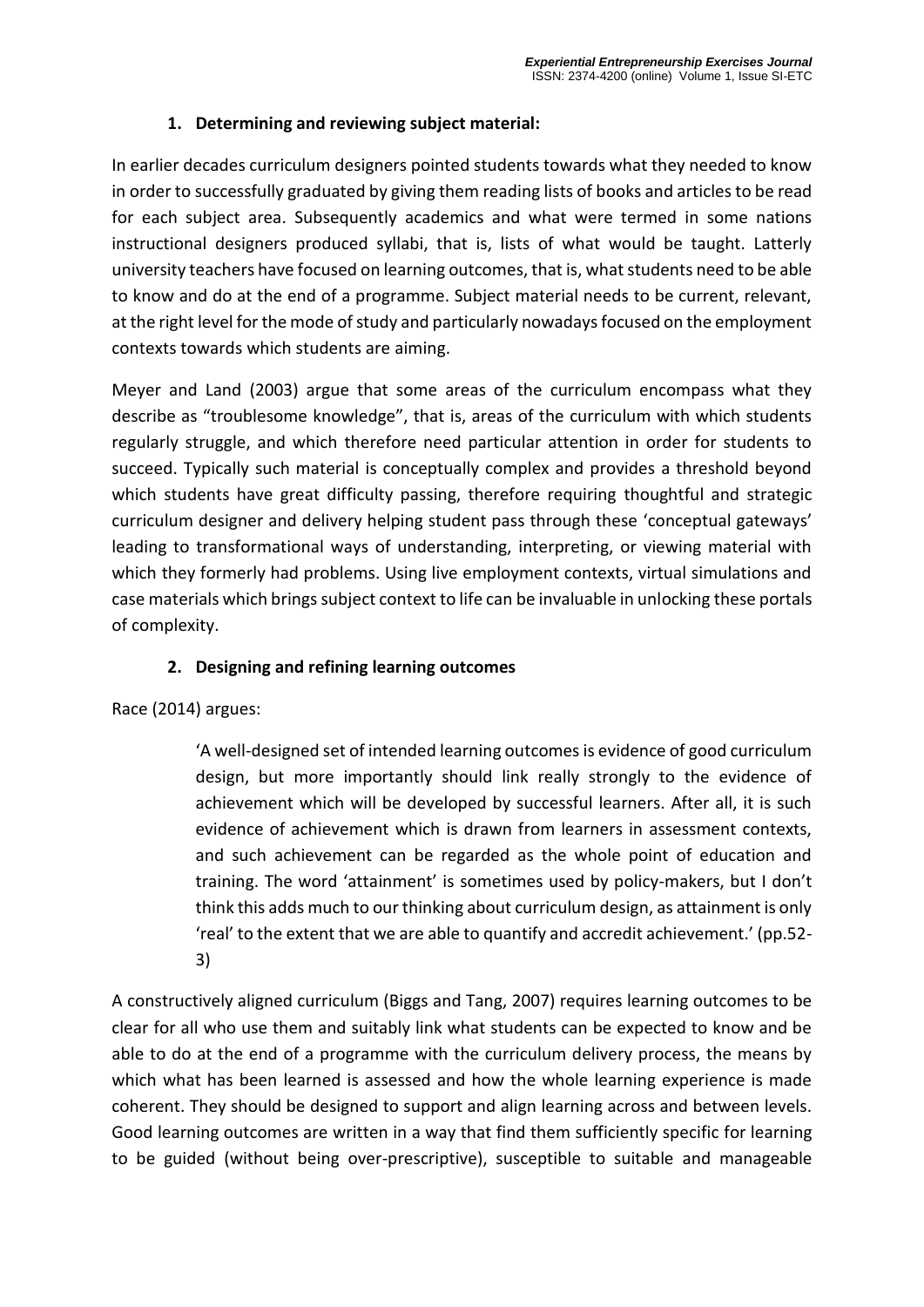measurement processes, achievable by students at that level of study, realistic and real-world aligned, and appropriately paced, sequenced and timely.

Students on 21<sup>st</sup> century programmes need a range of graduate attributes which are likely to include:

- team work, leadership and working effectively in groups;
- interpersonal communication, emotional literacy, social skills, social competence, selfefficacy;
- writing and speaking fluently and accurately in a variety of contexts relevant to their professions and workplaces;
- problem-solving;
- **e** essential numeracy relevant to the job;
- competence in the uses of information technologies; digital literacy; the ability effectively and confidently to use basic packages like Word, Excel, PowerPoint, Prezi; confidence in appropriate uses of social media;
- Autonomy, independence, self-management, time management and diary management;
- The ability to think creatively and 'out of the box'. (Brown, 2015)

Race *op cit* would include:

- Having demonstrable intellectual curiosity, generosity of spirit, understanding of purpose, and adaptability;
- Being positive, responsive, thoughtful, well informed, organized, sociable and, above all, able to listen and try to fit in while also contributing to the workplace;
- The ability to interpret appropriately your role within an organization.

Deakin University in Australia for example demonstrate their commitment to the development of employability skills and advocate:

'educating learners for effective citizenship and employability through courses enhanced for highly personal, engaging and relevant learning experiences through premium cloud and located learning. We focus on clear expectations and standards, evidence of learning, personal and connected learning experiences and enhancing courses (rather than focusing predominantly on units)'. (O'Brian and Oliver, 2013).

They suggest that 'excellent student learning is most likely to be achieved when:

- 1. Learning outcomes are clearly articulated and relevant to graduate destinations;
- 2. Assessment and feedback are carefully designed opportunities to enable students to demonstrate, improve and evidence achievement of graduate learning outcomes;
- 3. Educators engage, enthuse and inspire;
- 4. Learning experiences, on location or in the cloud, are highly personal, interactive and focused on engaging learners in authentic tasks and work-integrated challenges'.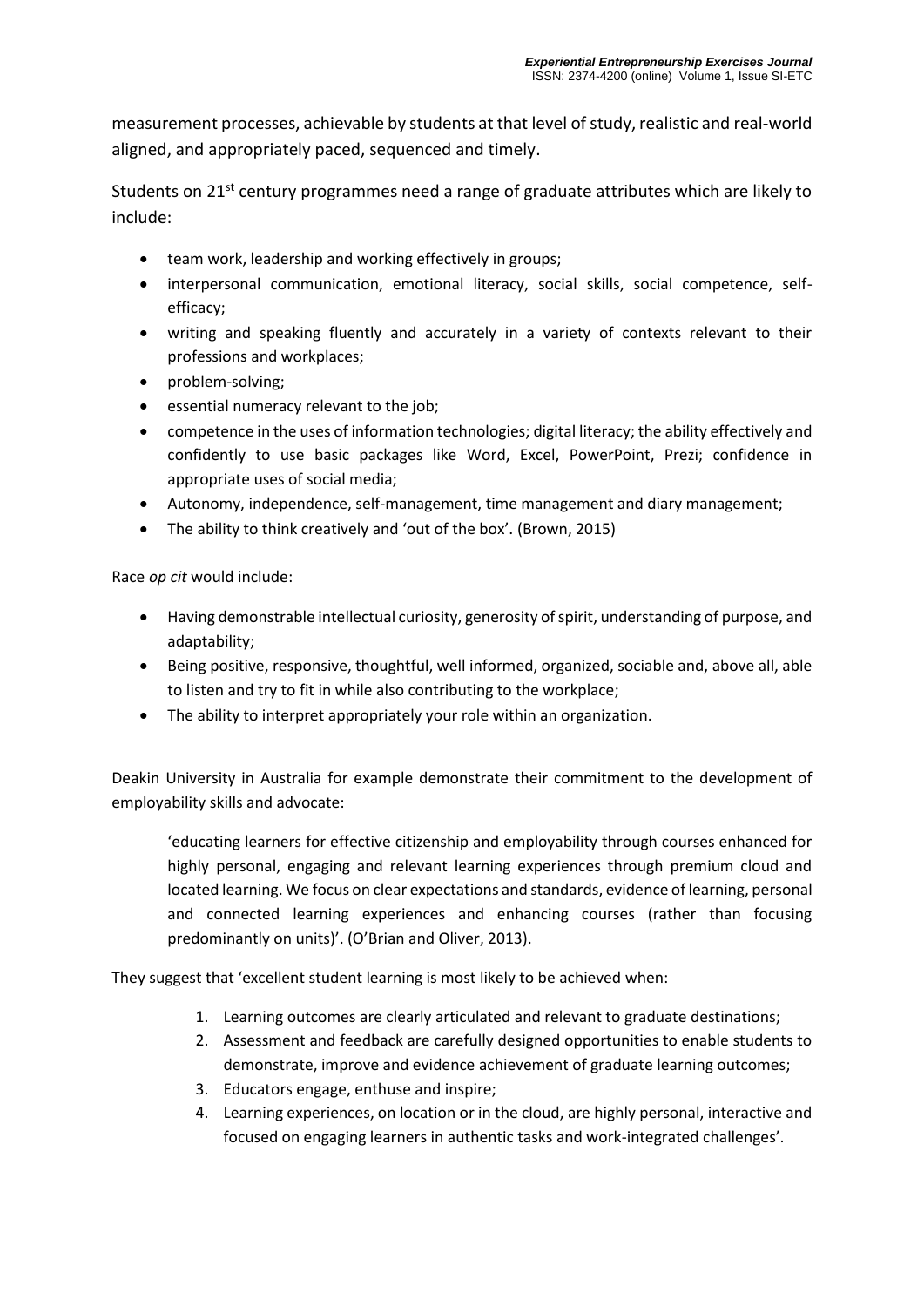Hence when designing a curriculum to enhance employability, the chosen learning outcomes must clearly represent (and require the demonstration of) fit-for-purpose graduate skills and attributes.

## **3. Considering delivery modes and methods**

Curriculum designers who want to enhance employability of their students have key decisions to make about both delivery modes (should teaching be face-to-face, online using virtual delivery mechanism, using problem-based learning or using and blended approach combining two or more of these approaches?) and delivery methods. Traditional lectures continue to have high value where they are well-designed and effectively executed (Brown and Race, 2002), but the repertoire of available delivery methods is substantially greater nowadays and challenges the orthodox pedagogies ( Rae 2010) than it was even twenty years ago.

University teachers seeking to enhance employability are likely to draw on open educational resources including YouTube videos and Ted talks, enabling students to encounter top practitioners in their professional fields, as well as a wide range of case study and simulation material. Increasingly delivery is 'flipped', with students being directed towards significant amounts of content resources in advance of lectures and face-to-face or virtual sessions focussing on interaction rather than content-delivery, and active learning in technology-rich contexts being actively fostered (Beetham, 2007). Having a blend of active learning with external inputs can prove valuable to students: Liverpool John Moores University Education students frequently praise the LJMU approach to project work in these kinds of terms:

'During the course last year I was involved in a project with an external agency, so I got to experience first-hand what it meant to work in a specific industry. Not only did this experience improve my subject knowledge as I got to see some of the theory from the classroom in practise, but it also made me realise that I needed to be much more confidence and willing to put my ideas forward in order to contribute to the work of the agency'.

'What was good about the experience I was able to get feedback on my ideas from the external agent, which was not always positive I might add and from this I felt learned more as the feedback as it was based on what would happen in the real world. Also I was able to set my own learning goals that I would later be assessed on, so it allowed me to pin point some key skills to be assessed on'.

# **4. Thinking through student support**

Graduate employers often seek to employ students who are self-motivated, self starters capable of autonomous and self-directed task fulfilment. They want to recruit people who can work with incomplete information and act calmly, confidently and collegially in changing environments. They prefer students with all the graduate attributes discussed above. However, universities recruit students from all kinds of diverse backgrounds, and not all bring with them the social and cultural capital necessary to demonstrate all these things. Hence universities need to offer a range of support that includes but also goes beyond traditional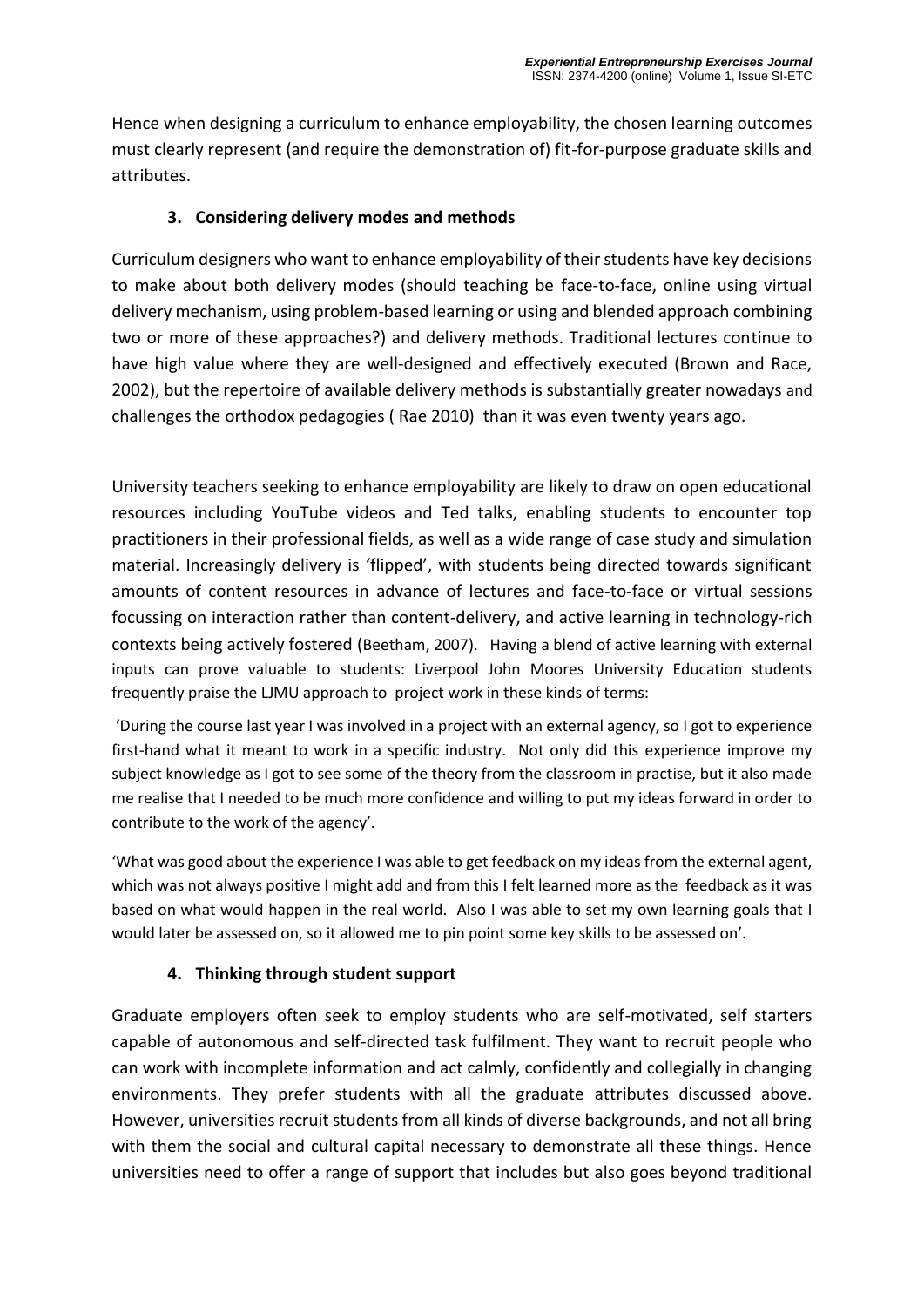student services to enable students to develop and demonstrate such behaviours and attributes This also fulfils the UK government's key economic and educational objective is to ensure a legacy of a skills and productive workforce that are able to act in an enterprising way (Department of Trade and Industry 2001).

This inevitably implies that the curriculum must necessarily include support systematically to develop all the capabilities students that need to succeed. These include the capacity to locate, evaluate and use a range of information derived from both traditional text based and electronic resources, the progressive ability to self-organise and manage time to get the work done, the ability to work as a member of a group, taking turns in various roles including leader, the capability to manage and resolve conflict and the self-knowledge to seek help when needed as well as to identify possible sources for such help.

Acknowledging these needs, proficient and supportive curriculum designers build into programmes opportunities to learn about these capabilities, but to interrogate what they really comprise, to rehearse and practice them and to get advice on them in advance of summative assessment as well as feedback on how to improve them when they have been assessed. This implies a recognition that support for student activity and entity within programmes is as important as content delivery which may be a substantial shift in thinking for traditionalists, but is crucial to enhance graduate employability.

### **5. Designing fit for purpose and authentic assessment methods and approaches**

We often assess what is easy to assess, or proxies of what has been learned, rather than the learning itself. A valid assessment is one that has close relevance to the criteria, which are in turn constructively aligned to the stated learning outcomes of a programme. Effective assessment is highly relevant to ensuring that graduates can demonstrate the knowledge, behaviours, qualities and attributes that were described in the course outline or programme specification. We would suggest that assignments that require students to write about something, rather than *be* or *do* something, may not be fit-for-purpose. (Brown, 2015)

If we are to devise and manage fit-for-purpose assessment that validly and reliably captures students achievement, we must ensure that students learn the theory they need to practise and develop the practices they need to be effective in their chosen fields of work and research as well as ensuring that programme or institutional assessment strategies are pedagogically sound, and are manageable for both staff and students.

Liverpool John Moores University undergraduate sport students generally comment that 'assessment that involves creating reports, videos a product are more meaningful to their learning than writing an essay'. They can see the theory in practice, and the end piece of work they see as an additional industry skill that they need.

Authentic assessment happens when we directly examine student performance on worthy intellectual tasks, when students are required to be effective performers with acquired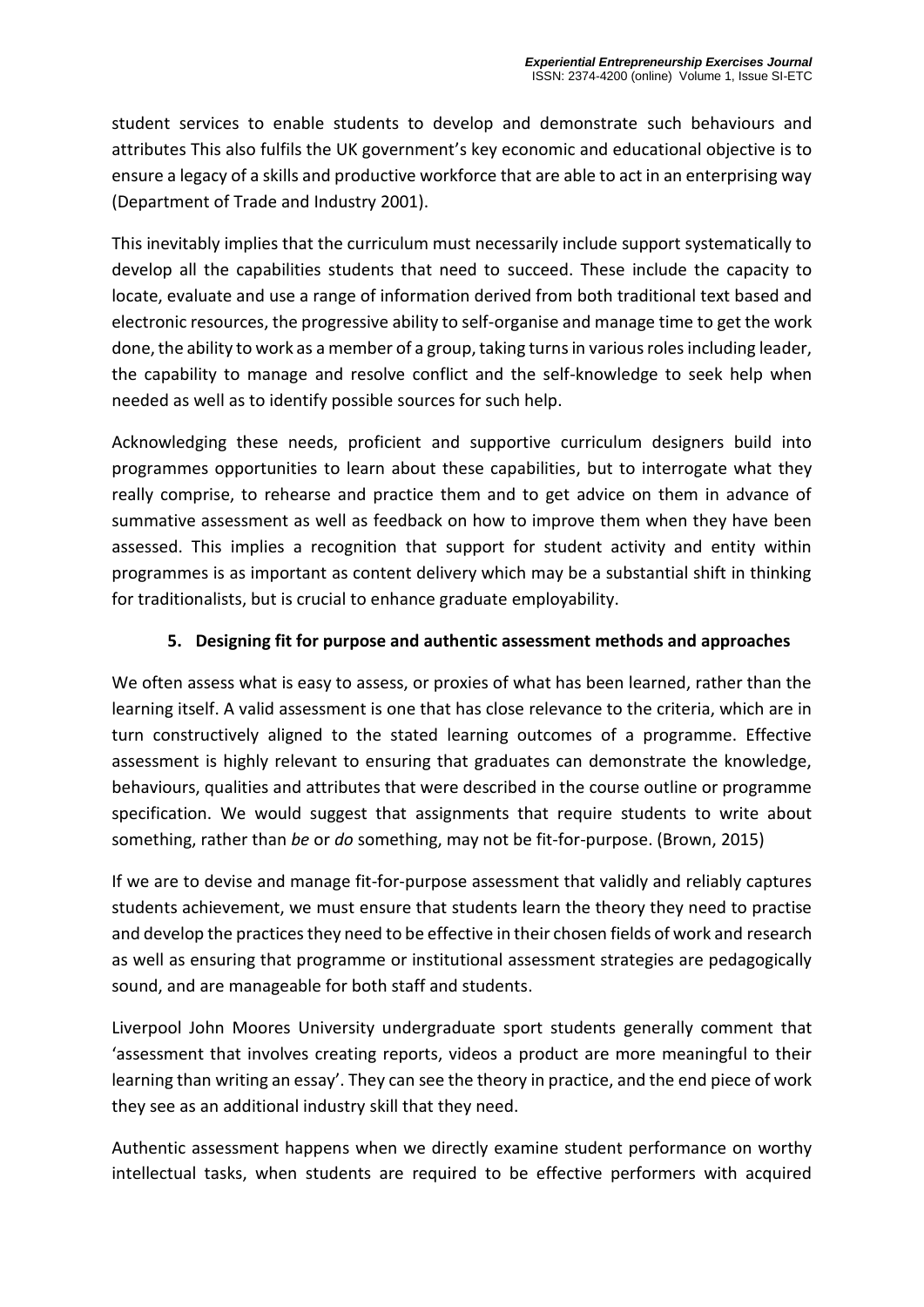knowledge, and when we can make valid inferences about the student's performance from the assignments presented for assessment (Wiggins, 1990).

Wiggins further argues that authentic assignments present the student with the full array of tasks that mirror the priorities and challenges found in the best [teaching] activities, attend to whether the student can craft polished, thorough and justifiable answers, performances or products and involve students coping with potentially ill-structured challenges and roles, with incomplete information, that help them rehearse for the complex ambiguities of adult and professional life.

There are multiple benefits of using authentic assessment (HEA, 2012). Students undertaking authentic assessments tend to be more fully engaged in learning and hence tend to achieve more highly because they see the sense of what they are doing. University teachers are able to use realistic and live contexts within which to frame assessment tasks, which help to make theoretical elements of the course come to life. It is also clear as discussed above that employers value students who can quickly engage in real-life tasks immediately on employment.

By contrast, inauthentic assessment is when proxies for assessment of competence performance are undertaken rather than performative elements themselves and the tasks being undertaken by students have little intrinsic value in themselves in terms of advancing students learning. In such assignments, theory is prioritised to the detriment of practical applications, and activities lack currency to contemporary practical contexts.

There are multiple benefits of using authentic assessment. Students undertaking authentic assessments tend to be more fully engaged in learning and hence tend to achieve more highly because they see the sense of what they are doing. University teachers are able to use realistic and live contexts within which to frame assessment tasks, which help to make theoretical elements of the course come to life. It is also clear as discussed above that employers value students who can quickly engage in real-life tasks immediately on employment.

To achieve authentic assessment, we must take a proactive approach to assessment design, interrogating and clarifying purposes, applications, approaches and methods, agency and timing (Brown, 2015, *op cit*). What students learn needs to be quickly and effectively translated into practice, so students can make the connections for themselves. In addition it is necessary for institutions to ensure that up-to-date means to manage the assessment process, including Electronic Management of Assessment (Ferrell, 2014) are implemented.

A fit-for-purpose approach to assessment involves systematically and progressively fostering assessment literacy among students. This includes ensuring that students can make sense of key terms such as criteria, weightings, and level as well as encountering a variety of assessment methods (e.g. presentations, portfolios, posters, assessed web participation, practicals, vivas etc) and get practice in using them. With such support they can gain clarity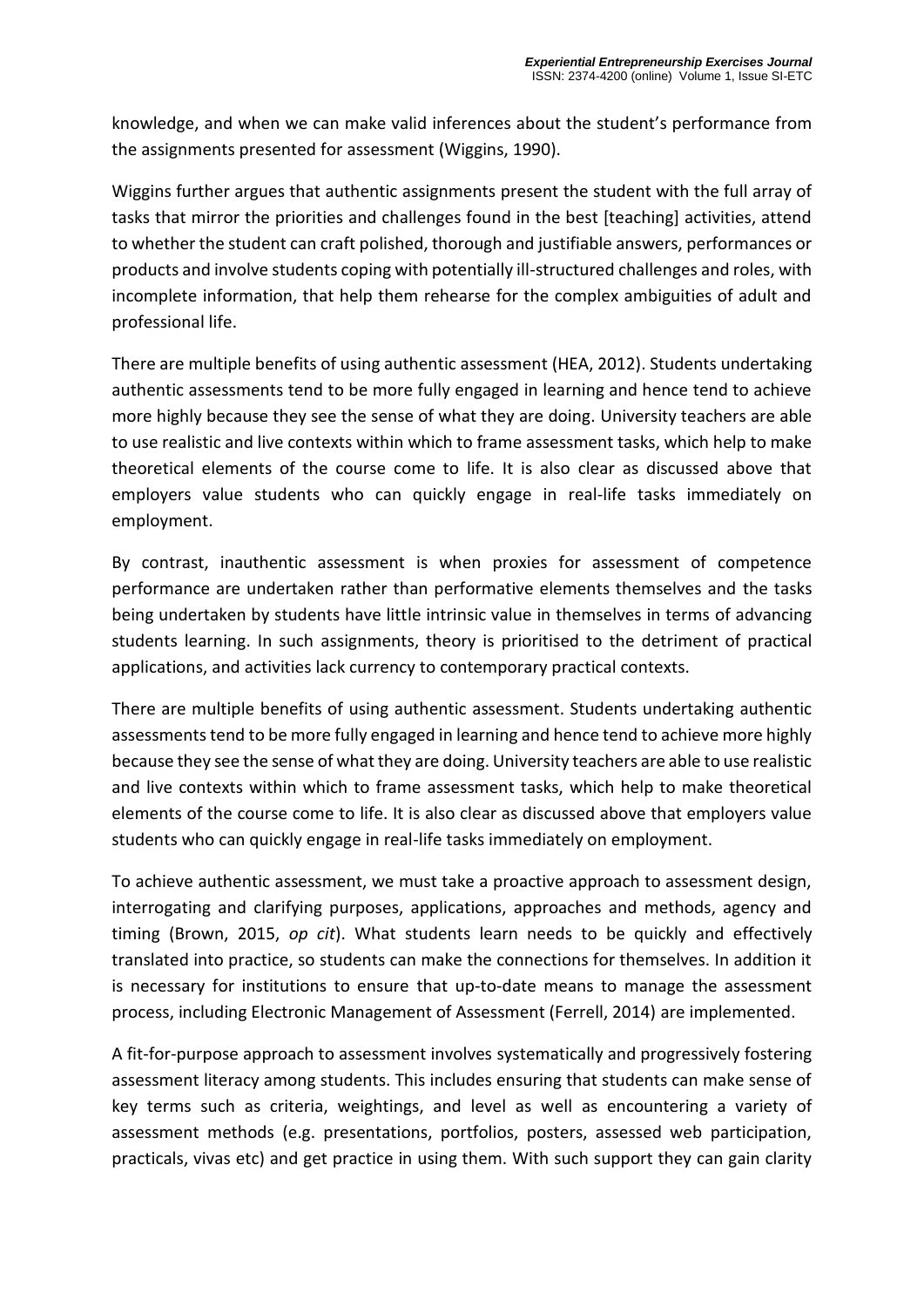on how the assessment regulations work in their HEI, including issues concerning submission, resubmission, pass marks, and so on so that they are not disadvantaged by ignorance of how the regulations work.

Students who have developed good assessment literacy not only cope well with diverse assessments and examinations while they are on programmes, but also become skilled at seeking the cures that lead to high performance in the employment context, since they are used to interrogating what are the expected outcomes implied within tasks and they become experienced in self-review and evaluation which are valuable graduate attributes (Boud, 1995).

### **6. Assuring quality, matching HEI, national and PSRB requirements**

In many nations, national bodies like the UK's QAA, New Zealand's NZQA and Australia's AQA take a proactive role in specifying what good curriculum design should encompass and to provide guidance on matters including employability (QAA, 2014). In many cases, national quality bodies as well as Professional, Regulatory and Subject Bodies provide helpful guidance not only on curriculum content, but also on quality assurance and benchmark standards for graduate achievement which are normally designed in close consultation with PSRBs and employers to ensure graduates meet professional requirements. If universities are keen to ensure their students are successfully 'job ready', then academics must fully and proactively engage with their employer partners in conjunction with regulatory bodies to ensure that benchmarks and standards as well as content specification remain up to date and relevant.

#### **7. Evaluating programmes, strengths and areas for improvement**

Partner employers, students and alumni can be invaluable at all stages of the process and can help course teams to remain focused, periodically reviewing the feedback received on teaching, assessment, feedback and support to ensure problems are redressed promptly and programmes continuously improve. Curriculum review must be an ongoing process rather than a single event, with regular refreshment to keep programmes up-to-date, context contingent and in line with employers' current needs. As noted by Campbell (2000), both practitioners and policymakers must have intelligence on the needs of an industry in order to inform academic programme developments. Programme leaders normally have access at a local and institutional level to substantial volumes of data on student satisfaction, levels of achievement, employment destinations after graduation and the financial viability of the programme concerned. Institutional support in comparative analysis of data year-on-year and across and between programmes may be available, but otherwise programme leaders should take responsibility for annual 'health checks' looking at causes for celebration and information to guide improvement as part of an ongoing cycle at last annually. Such systematic review is in many HEIs a requirement.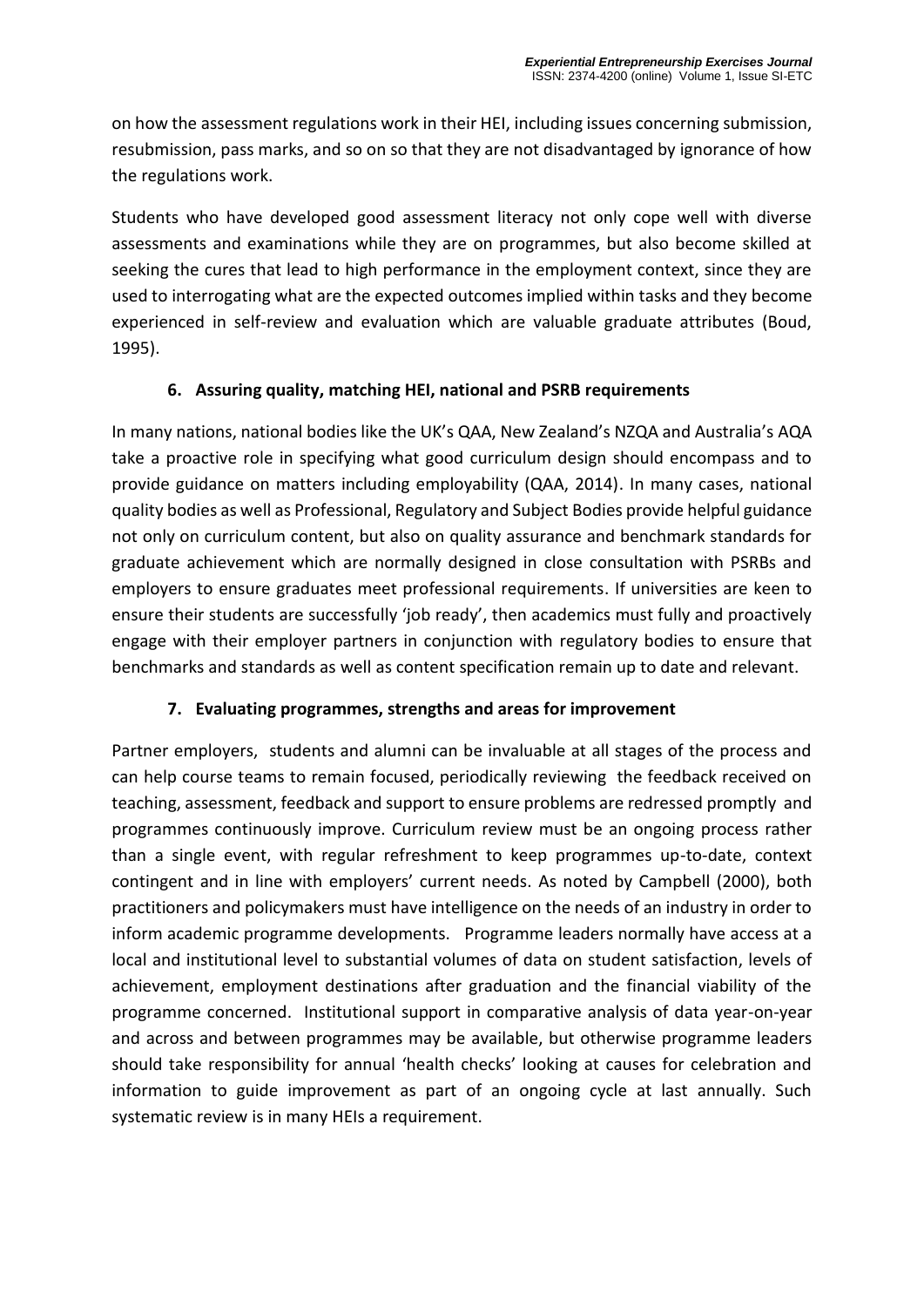#### **8. Enhancing quality, seeking continuous improvement**

"You don't fatten pigs by weighing them" is a traditional saying and in terms of curriculum design and development, obtaining and holding data is meaningless unless it is used for diagnosis, analysis and remedial action. Where student feedback suggests students don't feel they are well prepared for post-graduate employability, as well as providing in-programme employment-related activities and assignments, programme leaders would do well to build in opportunities for dialogue, updating and professional and employment-related inputs to improve students understanding of how they will need interface with the employment context to improve their confidence. If student achievement doesn't match their or your institutions' expectations, then it might be necessary to explore the barriers to student success and locate any areas of 'troublesome knowledge' that may require extra explication and expansion. If graduate destination data suggests students aren't getting jobs in graduate professions in their field, then consultation with employers about what they want from graduates in terms of attributes and capabilities so new material, approaches and activities can be built in. If your programme is not viable financially, then increasing recruitment, using higher levels of technology to support assessment or using higher levels of open educational resources might be useful options. In each case the impact expected is positive transformation of the programme.

#### **Conclusions**

Universities cannot work in isolation in designing and delivering curricula: while in former years it might have been sufficient for academics to develop programmes in isolation without liaising with the employers and students about graduate outcomes and attributes, that is certainly not the case today. Even though graduates are very rarely recruited to careers for life, an orientation towards employability is essential for all programmes. Curricula must be aligned to graduate and employer needs as well as fitting those who invest their time, energies and resources in higher education for unforeseeable and unpredictable future work and personal lives. In proposing a systematic and articulated approach, the authors seek to contribute to the debate and suggest constrictive ways forward.

#### **References**

Beetham, H. (2007) *Active learning in Technology-Rich Contexts*, in Beetham, H. and Sharpe, R. *Rethinking Pedagogy for a Digital age: designing for 21st Century learning,* Abingdon: Routledge.

Biggs, J. and Tang, C. (2007) *Teaching for Quality Learning at University,* Maidenhead: Open University Press.

Boud, D. (1995) *Enhancing learning through self-assessment,* London: Routledge.

Brown, S. and Race, P. (2002) *Lecturing: A Practical Guide*. London: Routledge.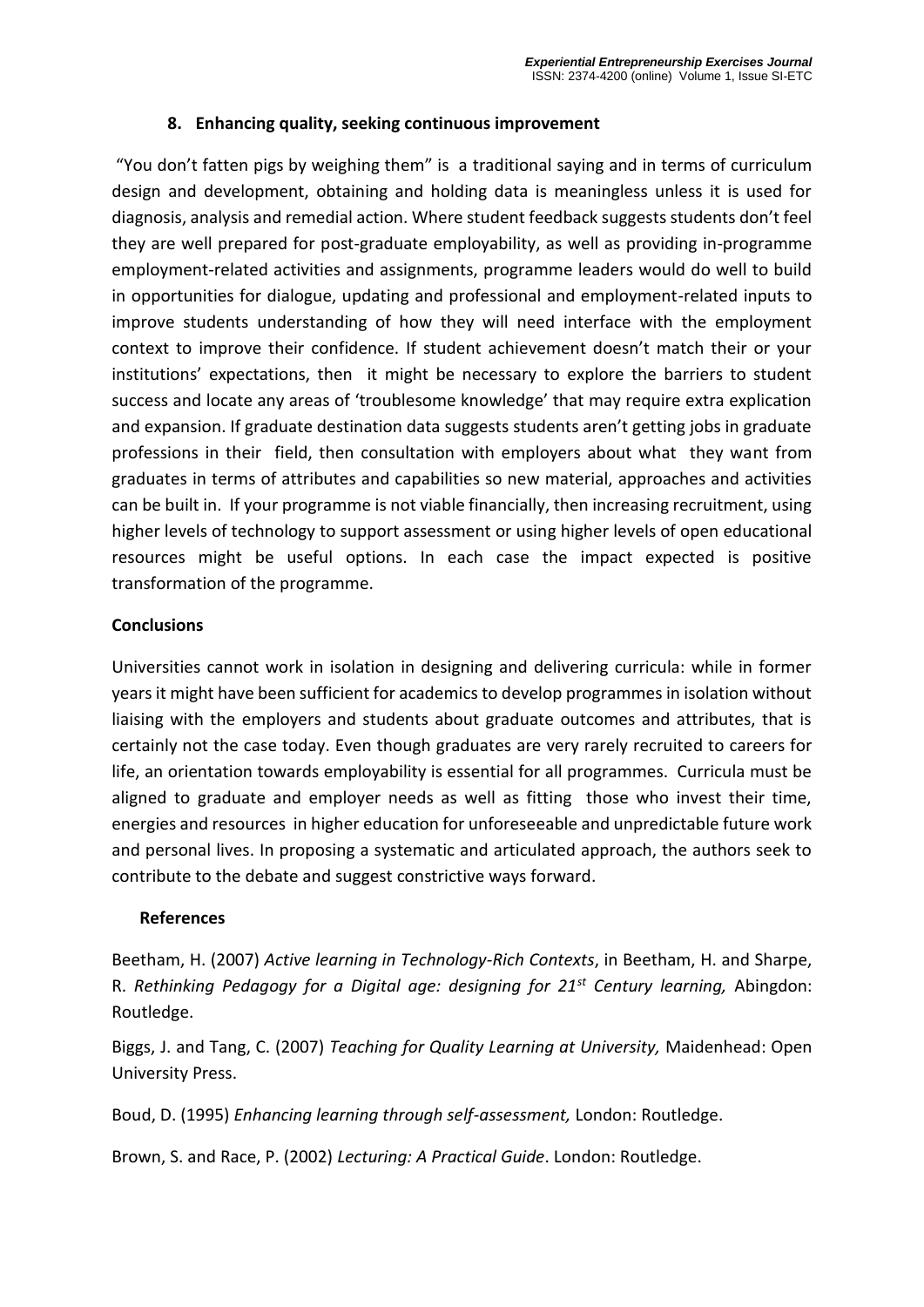Brown, S. and Race, P. (2012) *Using effective assessment to promote learning* in Hunt, L. and Chambers, D. (2012) *University Teaching in Focus, Victoria, Australia, Acer Press. P74-91.*

Campbell,M.(2000) Reconnecting the long term unemployed to labour market opportunities; the case for a local active labour market policy, *Regional Studies, Vol.34,pp.655-668*

Cumming, J. (2010) Contextualised performance: Reframing the skills debate in research education. *Studies in Higher Education, 35(4), pp. 405-419.*

Ferrell, G. (2014) *Electronic management of assessment (EMA); a landscape review,* Bristol: JISC [http://repository.jisc.ac.uk/5599/1/EMA\\_REPORT.pdf](http://repository.jisc.ac.uk/5599/1/EMA_REPORT.pdf)

Higher Education Academy (2012) *A marked improvement; transforming assessment in higher education*, York: HEA.

Jackson, D. and Chapman, E. (2009) *Business graduate skill-sets: summary report*. Graduate School of Education, University of Western Australia.

Jones ,C.(2010) Entrepreneurship education: revisiting our role and its purpose. *Journal of small business and enterprise Development .Vol.17,No.4, pp500-513.*

Jones, B. and Iredale, N. (2010). Viewpoint: Enterprise education as pedagogy. *Education and Training. 52, 1, 7-18.* 

Meyer, J.H.F. and Land, R. (2003) *Threshold Concepts and Troublesome Knowledge 1 – Linkages to Ways of Thinking and Practising within the Disciplines*, in C. Rust (ed.) *Improving Student Learning* – *Ten years on*. Oxford: OCSLD.

Morgan, M. (2013) (Ed.) *Supporting Student Diversity in Higher Education: A practical guide,* London: Routledge.

O'Brian, K. and Oliver, B. (2013) *Living the future agenda 2020: Assuring graduate capabilities: evidencing levels of achievement for graduate employability*, [http://www.som.uq.edu.au/media/377101/Prof%20Kylie%20OBrien%20and%20Prof%20Be](http://www.som.uq.edu.au/media/377101/Prof%20Kylie%20OBrien%20and%20Prof%20Beverley%20Oliver.pdf) [verley%20Oliver.pdf](http://www.som.uq.edu.au/media/377101/Prof%20Kylie%20OBrien%20and%20Prof%20Beverley%20Oliver.pdf)

Quality Assurance Agency (2014) Code B6 of the QAA Code of practice.

QAA Skills for employability (2014) [http://www.qaa.ac.uk/assuring-standards-and](http://www.qaa.ac.uk/assuring-standards-and-quality/skills-for-employability)[quality/skills-for-employability](http://www.qaa.ac.uk/assuring-standards-and-quality/skills-for-employability) (Accessed October 2015)

Race, P. (2014) *Making learning happen, 3rd edition,* London: Sage.

Race, P. (2015) *The lecturer's toolkit 4 th edition,* London: Routledge.

Rae, D. (2010) Universities and enterprise education: responding to the challenges of a new era. *Journal or Small Business and Enterprise Development, Vol.17 No.4, pp. 591-606*